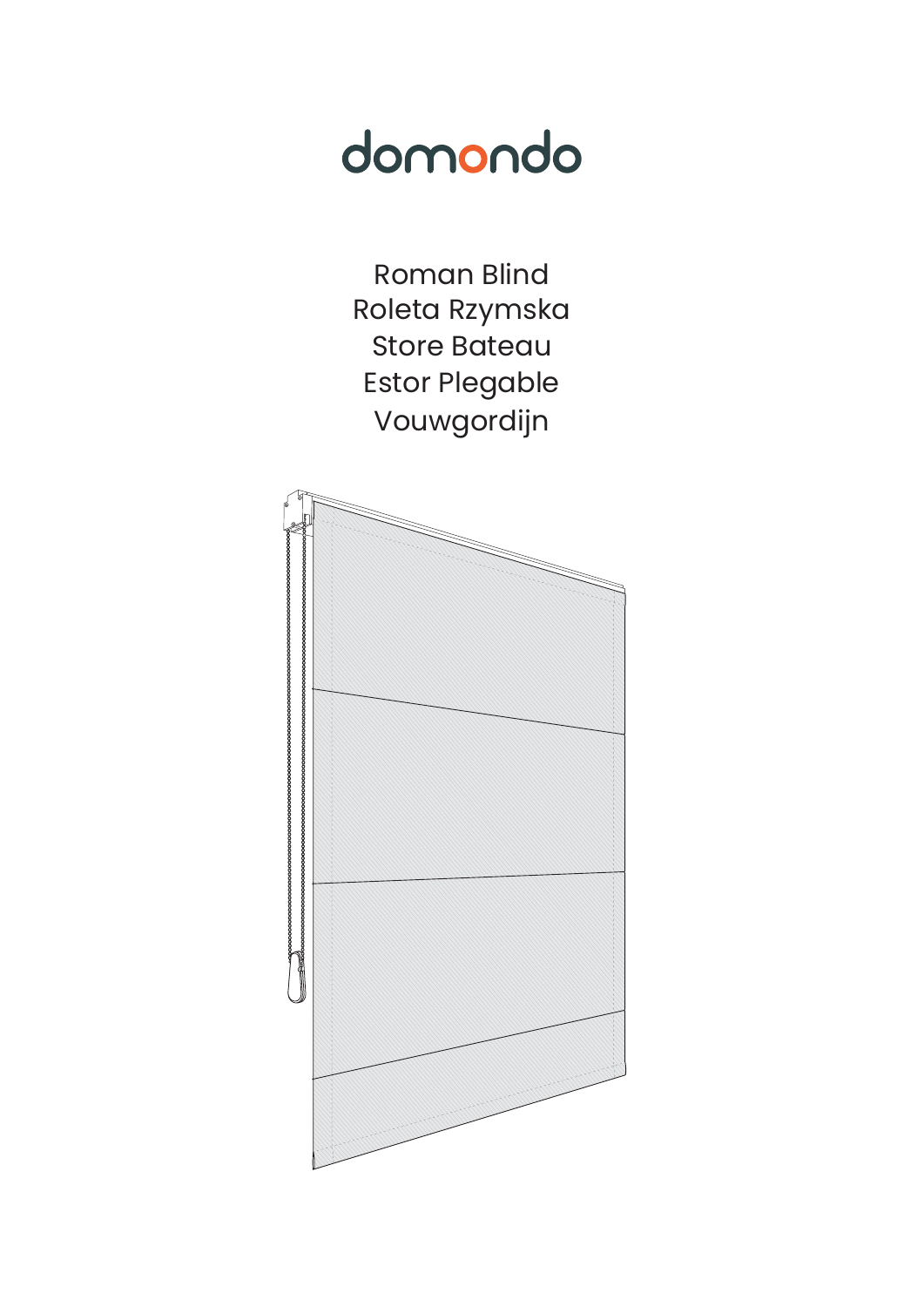#### **ACCESSORIES / AKCESORIA / ACCESSOIRES / ACCESORIOS**

domondo



**EN** Depending on the design and the individual wiring diagram of the product, the number and type of accessories can vary with each kit.

**PL** W zależności od konstrukcji oraz indywidulanego schematu produktu liczba oraz rodzaj elementów akcesoriów w każdym zestawie może się różnić.

**FR** En fonction de la structure et du schéma du produit, le nombre et le type d'accessoires dans chaque kit peut varier.

**ES** La cantidad y el tipo de los accesorios incluidos en el kit puede variar dependiendo de la construcción de la veneciana y su esquema individual.

NL Afhankelijk van constructie en afmetingen het aantal accesoiress en montage onderdelen in elk pakket kan afwijken.



|         | 500 - 1200 mm | 1201 - 2100 mm | 2101 - 2300mm |
|---------|---------------|----------------|---------------|
| $\circ$ |               | xЗ             | x4            |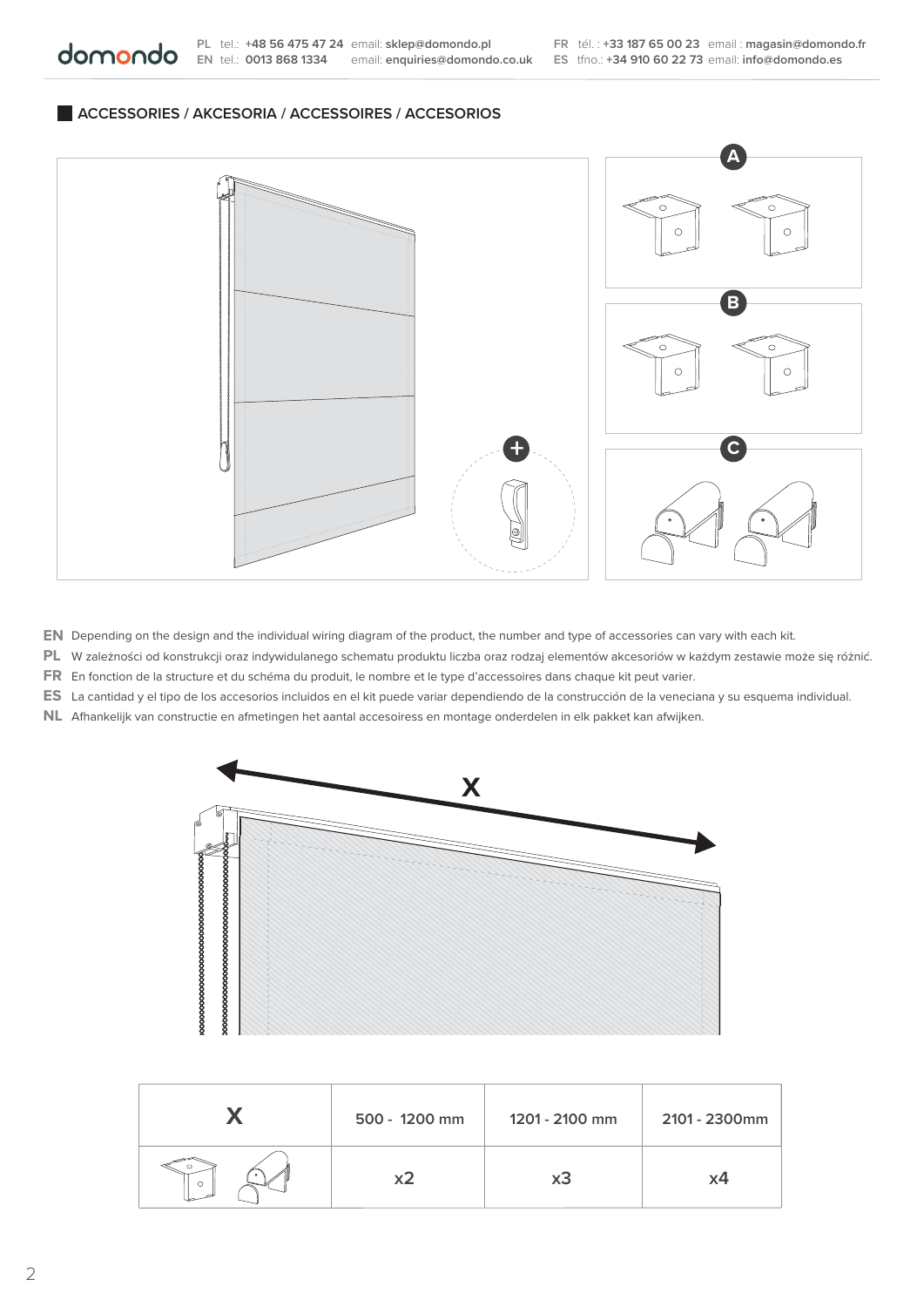**EN** tel.: **0013 868 1334** email: **enquiries@domondo.co.uk ES** tfno.: **+34 910 60 22 73** email: **info@domondo.es PL** tel.: **+48 56 475 47 24** email: **sklep@domondo.pl FR** tél. : **+33 187 65 00 23** email : **magasin@domondo.fr**

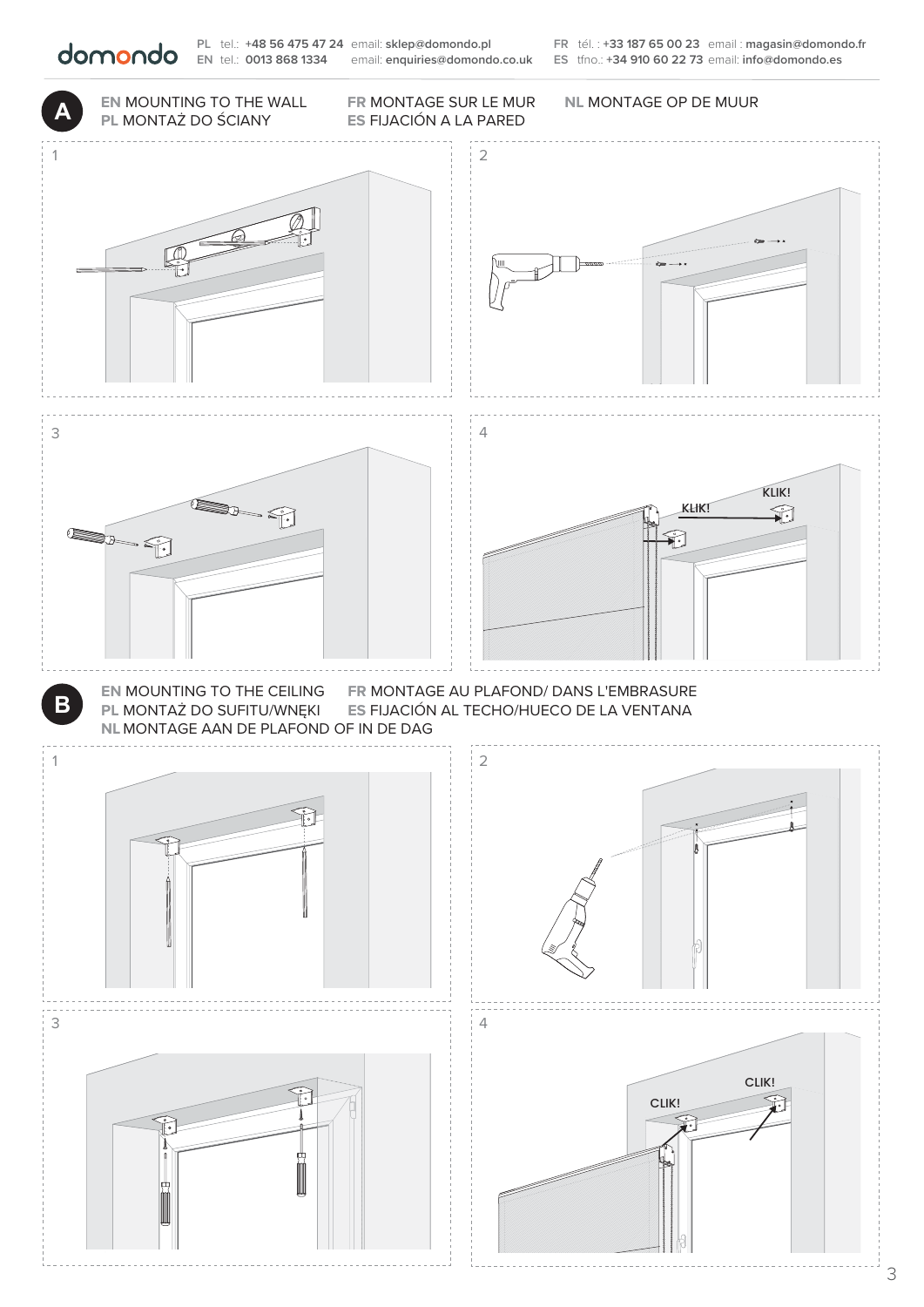EN NON-INVASIVE MOUNTING ON THE WINDOW WING FR MONTAGE SANS PERÇAGE SUR L'OUVRANT DE FENÊTRE **NL** MONTAGE ZONDER BOREN OP HET RAAMVLEUGEL

**CONTRESS EN NON-INVASIVE MOUNTING ON THE WINDOW WING FR MONTAGE SANS PERÇAGE SUR L'OUVRANT DE FENÊTRE<br>PL MONTAŻ BEZINWAZYJNY NA SKRZYDŁO OKIENNE ES FIJACIÓN SIN TALADRAR A LA HOJA DE LA VENTANA**